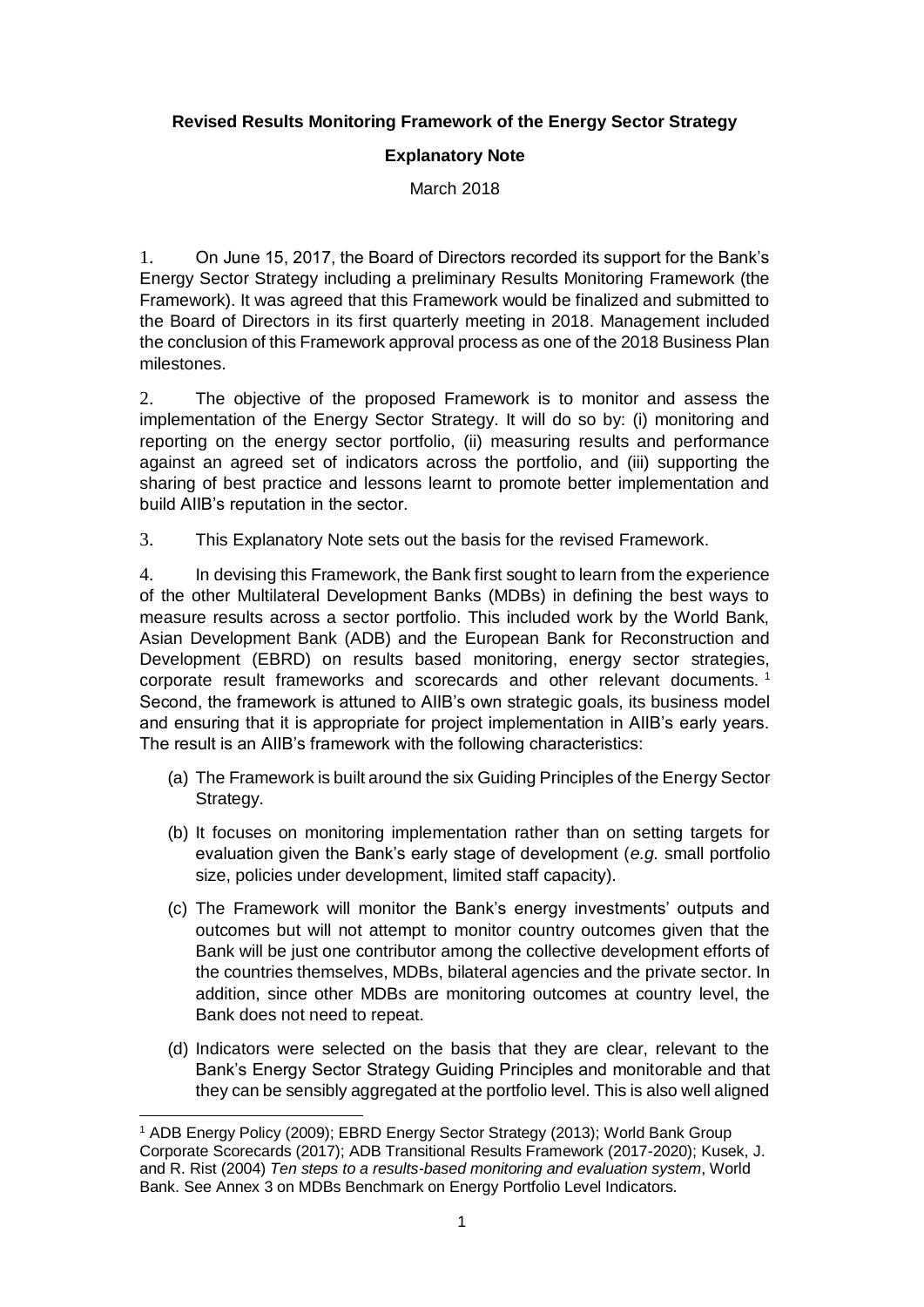with the approach to project quality in the Project Prioritization and Quality Framework.

- (e) All energy projects financed by the Bank will include these indicators in their results framework where applicable. Project level indicators will be aggregated across the Bank's portfolio to monitor progress towards implementing the Energy Sector Strategy.
- (f) The selection of indicators is the same for both Sovereign and Non-Sovereign Backed Financing to ensure accurate and consistent reporting across all Bank operations.
- (g) For reporting at the portfolio level, the Bank will use a zero-baseline starting from the beginning of its operations in 2016.
- (h) When co-financing projects, the Bank will follow the results framework of the lead co-financier complemented by the Bank's own indicators.

5. Taking these factors into account, it is proposed to adopt the following Framework:

| Guiding<br><b>Principles</b>                       | <b>Portfolio Level Output / Outcome</b><br>Indicators $2$                                                                              | <b>Investment amount</b><br>(US\$ million)                                      |
|----------------------------------------------------|----------------------------------------------------------------------------------------------------------------------------------------|---------------------------------------------------------------------------------|
| Promote energy<br>access and<br>security           | Total generation capacity installed,<br><b>MW</b><br>Total T&D lines / pipelines financed,<br>km                                       | Amount of Bank<br>investments in energy<br>access                               |
|                                                    | Number of households with<br>increased access to electricity (grid<br>and non-grid), million                                           |                                                                                 |
| Realize energy<br>efficiency<br>potential          | Primary energy consumption saved,<br>GWh                                                                                               | Amount of Bank<br>investments in energy<br>efficiency                           |
| Reduce the<br>carbon intensity<br>of energy supply | Renewable generation capacity<br>installed, MW<br>Greenhouse gas emission reduction,<br>tons of $CO2$ equivalent per year <sup>3</sup> | Amount of Bank<br>investments to reduce<br>carbon intensity of energy<br>supply |
| Manage local<br>and regional<br>pollution          | * measured at specific project level,<br>e.g. reduction of $CO_2$ , $NO_x$ , $SO_2$ and<br>particulate matter, tons per year           | Amount of Bank<br>investments in local<br>pollution management                  |

<sup>1</sup> <sup>2</sup> Definition of Portfolio Level Output/Outcome Indicators in Annex 1.

<sup>&</sup>lt;sup>3</sup> Draft Proposed Approach for Calculating Net Greenhouse Gas (GHG) Emissions of the Bank's Energy Projects included in Annex 2.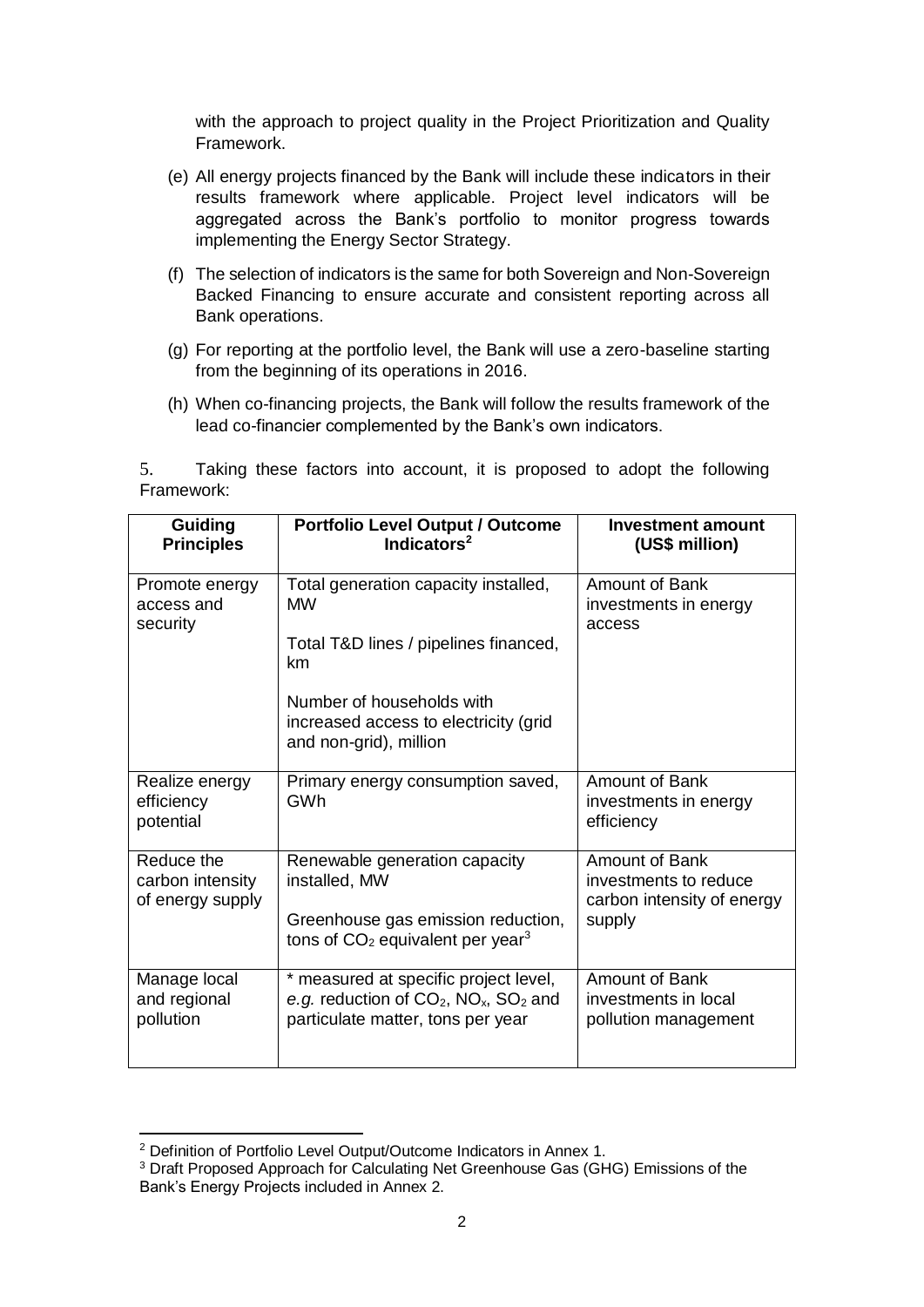| <b>Guiding</b><br><b>Principles</b>                 | <b>Portfolio Level Output / Outcome</b><br>Indicators <sup>2</sup>                                                                         | <b>Investment amount</b><br>(US\$ million)                                                              |
|-----------------------------------------------------|--------------------------------------------------------------------------------------------------------------------------------------------|---------------------------------------------------------------------------------------------------------|
| Catalyze private<br>capital                         | * Cross reference to relevant<br>indicators in the Strategy on<br><b>Mobilizing Private Capital</b>                                        | Amount of non-sovereign<br>backed Bank energy<br>investments                                            |
| Promote regional<br>cooperation and<br>connectivity | * measured at specific project level,<br>e.g. cross-border transmission of<br>electricity (GWh per year) and<br>natural gas (bcm per year) | <b>Amount of Bank</b><br>investments to support<br>cross-border trade of<br>electricity and natural gas |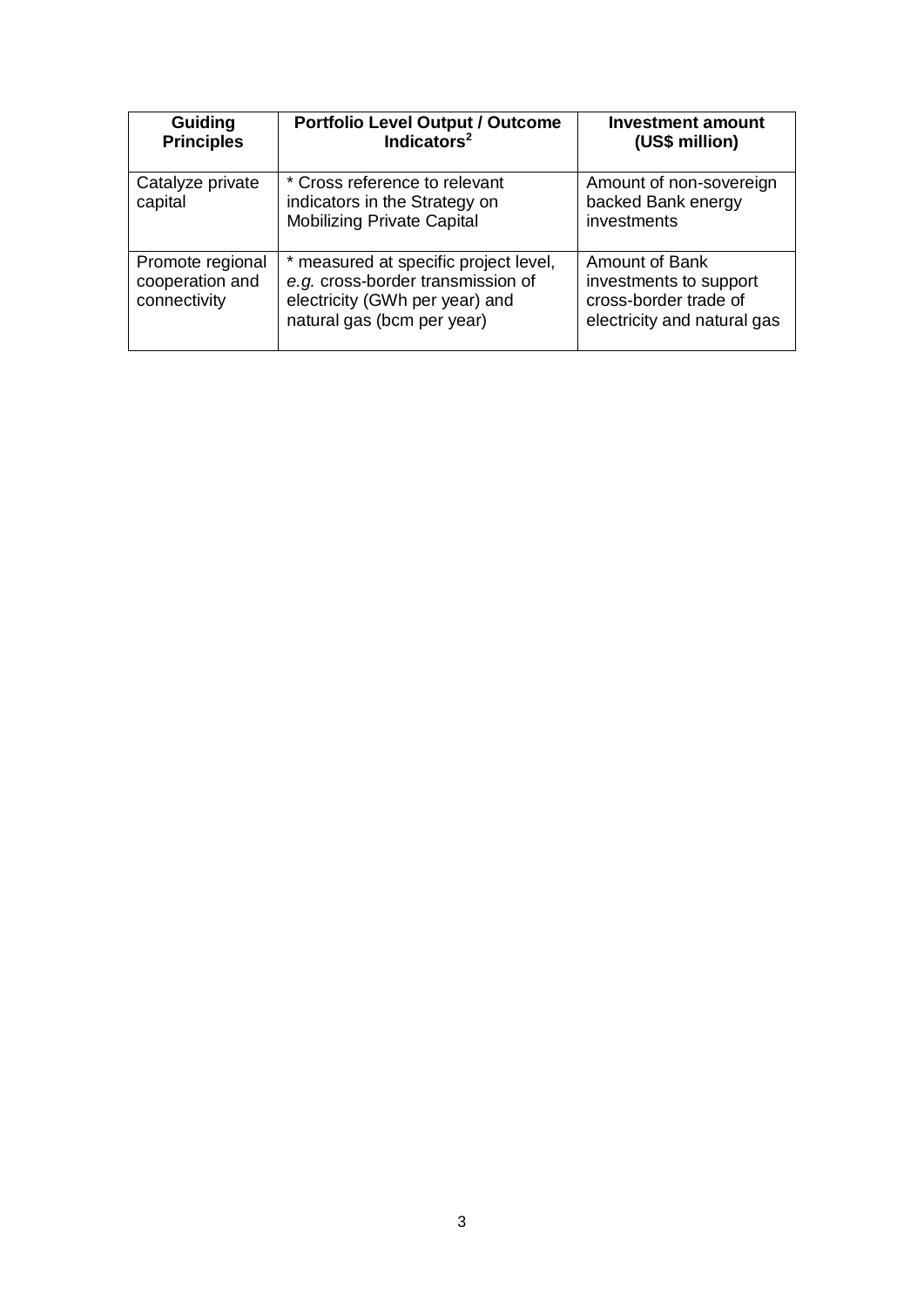# **Annex 1. Definition of Portfolio Level Output/Outcome Indicators**

## • **Total generation capacity installed, MW**

Total installed capacity in megawatts (MW) resulting from generation projects using conventional and renewable energy sources.

## • **Total T&D lines / pipelines financed, km**

The indicator includes the measures of 1) the length of transmission lines (ground distance in kilometers), e.g. power, gas, and oil; or 2) the length of the distribution network of lines or pipes in kilometers, e.g. power, district heating and urban gas supply.

# • **Number of households with increased access to electricity (grid and nongrid), million**

Number of households that have received a new connection from increased power generation or new or upgraded transmission / distribution lines (grid and non-grid).

#### • **Primary energy consumption saved, GWh**

For the same level of output, the primary energy consumption saved (converted to GWh) will be the difference in electricity or fuel used with and without the energy efficiency measures, or the difference between electricity or fuel loss with and without the energy efficiency measures.

#### • **Renewable generation capacity installed, MW**

Total installed capacity in megawatts (MW) resulting from generation projects using renewable energy sources. Renewable energy includes hydropower and power from wind, solar, geothermal, and biomass.

## • **Greenhouse gas emission reduction, tons of CO<sup>2</sup> equivalent per year**

The avoided carbon dioxide  $(CO_2)$  equivalent emission as a result of a lower carbon and efficient energy generation or energy efficiency project or component of such a project. Projects with  $CO<sub>2</sub>$  emission reduction include renewable energy generation; supply- and demand-side energy efficiency projects; and use of cleaner fuels.

• **For the management and reduction of local and regional pollution**, the output/outcome indicators are measured at specific project level, *e.g.* reduction of  $CO<sub>2</sub>$ , NO<sub>x</sub>, SO<sub>x</sub>, and particulate matter, tons per year, while not aggregated at the portfolio level.

## • **Cross reference to relevant indicators in the Strategy on Mobilizing Private Capital**

| <b>Monitoring Indicator</b>                                                                              | Definition                                                                                                                                                                                                                                                                                                                                                                                                                                                |
|----------------------------------------------------------------------------------------------------------|-----------------------------------------------------------------------------------------------------------------------------------------------------------------------------------------------------------------------------------------------------------------------------------------------------------------------------------------------------------------------------------------------------------------------------------------------------------|
| a. Private Direct<br>Mobilization achieved<br>across the Bank's<br>investment portfolio,<br>US\$ million | Financing from a private entity on commercial terms due to the active<br>and direct involvement of the Bank leading to commitment. Evidence<br>of active and direct involvement include mandate letters, fees linked<br>to financial commitment or other validated or auditable evidence of<br>the Bank's active and direct role leading to commitment of other<br>private financiers. Private Direct Mobilization does not include<br>sponsor financing. |
| b. Private Indirect<br>Mobilization achieved<br>across the Bank's                                        | Financing from private entities provided in connection with a specific<br>activity for which the Bank is providing financing, where no MDB is<br>playing an active or direct role that leads to the commitment of the                                                                                                                                                                                                                                     |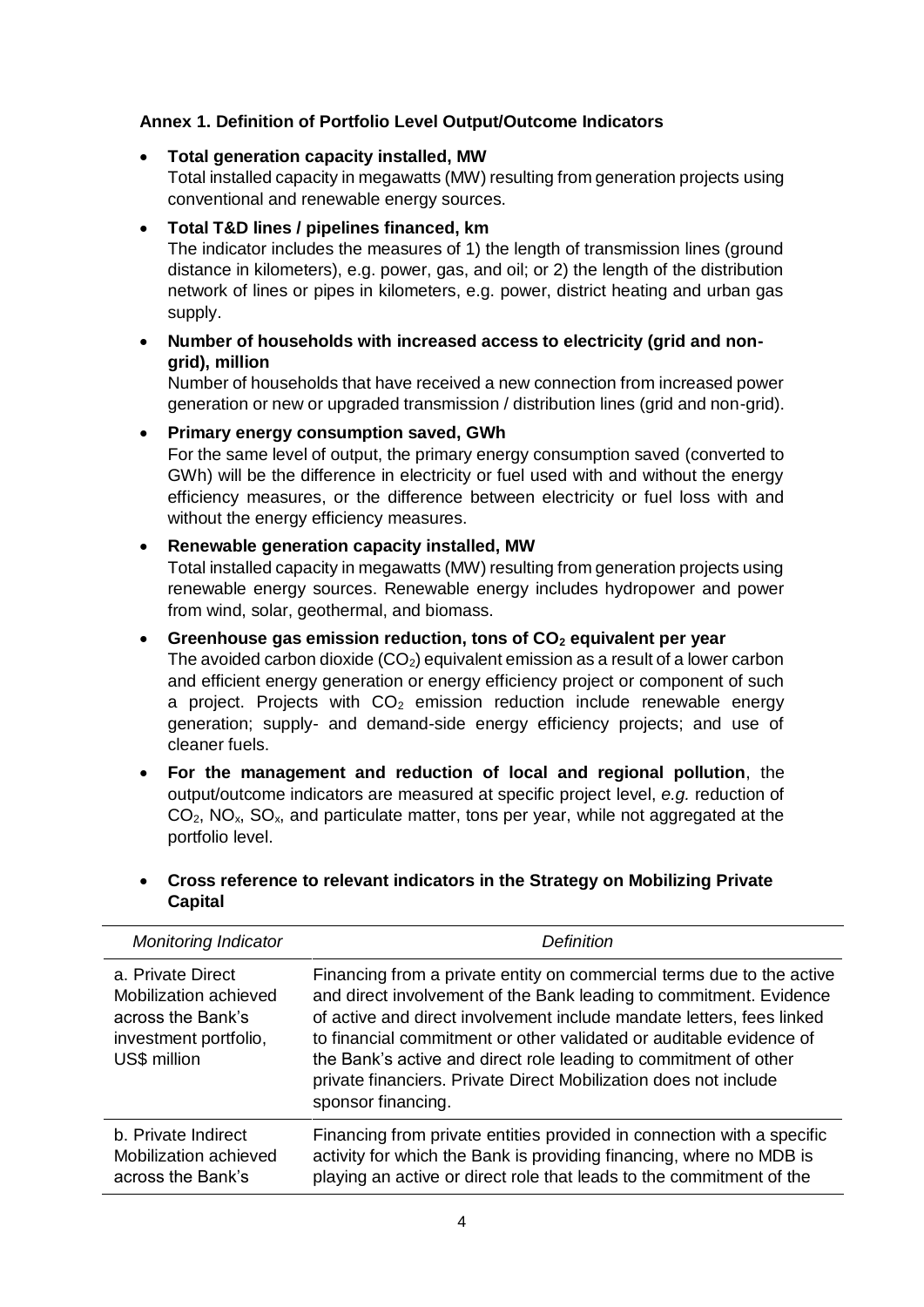| investment portfolio, | private entity's finance. Private Indirect Mobilization includes sponsor |
|-----------------------|--------------------------------------------------------------------------|
| US\$ million          | financing, if the sponsor qualifies as a private entity.                 |

• **For improved regional cooperation, connectivity and energy trade**, the output/outcome indicators are measured at specific project level *e.g.* cross-border transmission of electricity (GWh per year) and natural gas (bcm per year), while not aggregated at the portfolio level.

## **Annex 2. Draft Proposed Approach for Calculating Net Greenhouse Gas (GHG) Emissions of the Bank's Energy Projects (pending internal consultation)**

1. The objective of this *Annex* to the Results Monitoring Framework of the Energy Sector Strategy is to provide clarification on the methods available for calculating the indicator on *Greenhouse gas emission reduction, tons of CO<sup>2</sup> equivalent per year*.

2. The proposed approach for the Bank are based on methodologies jointly developed and adopted by Multilateral Development Banks (MDBs), individual MDB methodologies and guidance notes, as well as methodologies and guidelines issued by internationally recognized bodies in this domain, notably the United Nations Framework Convention on Climate Change (UNFCCC) Clean Development Mechanism (CDM), the Global Environment Facility (GEF) and the GHG Protocol (GHGP).

3. The proposed approach for the Bank need to be further tested and improved reflecting experiences gathered. This means:  $(1)$  for projects  $4$  for which methodologies have been jointly developed and adopted by MDBs, the Bank will closely follow up and engage with the International Financial Institutions (IFIs) Joint Working Group on GHG Accounting, to integrate the latest developments into the Bank's approach; (2) for projects<sup>5</sup> for which methodologies have not yet been jointly agreed upon by MDBs, the Bank will consider the merits of the available methodologies and adopt those that are most appropriate for the Bank.

Table 1. summarizes existing international approaches and methodologies according to energy project categories. It is followed by a more detailed review, and proposed approaches for the Bank.

| Project category       | MDB common<br>method | MDB guidance<br>notes | International<br>guidelines |
|------------------------|----------------------|-----------------------|-----------------------------|
| Renewable energy (RE)  |                      |                       |                             |
| Power generation       |                      |                       |                             |
| Heat production        |                      |                       |                             |
| Energy efficiency (EE) |                      |                       |                             |

|  |  | Table 1. Available GHG accounting approaches and methodologies |  |  |
|--|--|----------------------------------------------------------------|--|--|
|--|--|----------------------------------------------------------------|--|--|

**<sup>.</sup>** <sup>4</sup> Renewable energy and energy efficiency projects according to the definitions provided in the IFI Approach to GHG Accounting for Renewable Energy Projects, and the IFI Approach to GHG Accounting for Energy Efficiency Projects.

<sup>5</sup> Greenfield gas-fired power plant and T&D capacity expansion projects, and heat production from renewable energy projects.

<sup>&</sup>lt;sup>6</sup> If the pre-investment facility has not reached the end of its technical life, the approach set out in the 'IFI Approach to GHG Accounting for Energy Efficiency Projects' should be followed.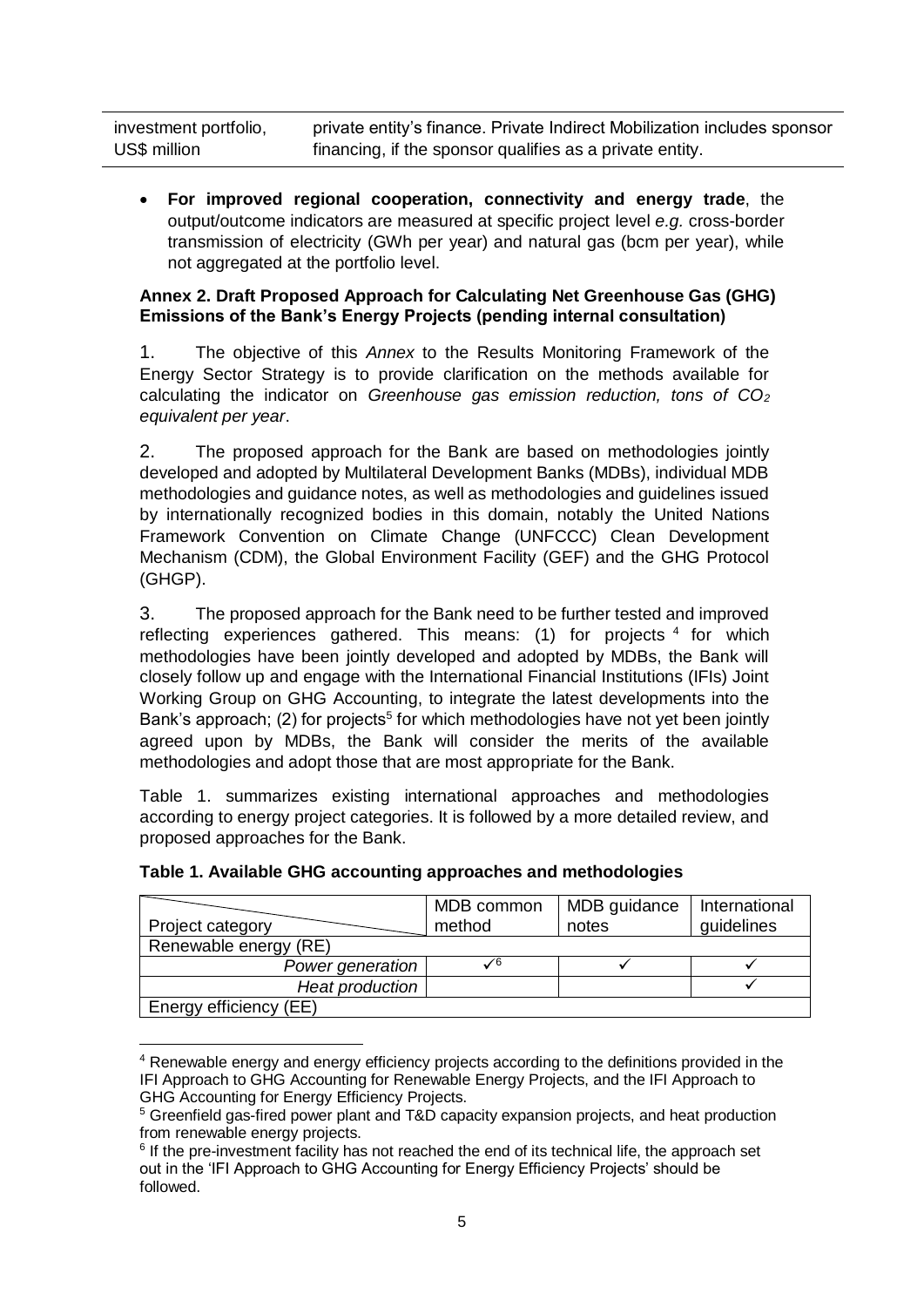| Thermal power plant – retrofit, fuel |                 |  |
|--------------------------------------|-----------------|--|
| switch, co-generation                |                 |  |
| $T&D7$ retrofit and capacity         | $\mathcal{N}^8$ |  |
| expansion                            |                 |  |
| Energy efficiency in buildings,      |                 |  |
| industry and public services         |                 |  |
| Other project categories             |                 |  |
| Greenfield gas-fired power plant     |                 |  |
| T&D capacity expansion <sup>9</sup>  |                 |  |

#### **I. Renewable energy**

#### **Electricity generation from renewable energy**

4. Under the [International Financial Institution \(IFI\) Framework for a](https://www.google.com.hk/url?sa=t&rct=j&q=&esrc=s&source=web&cd=1&ved=0ahUKEwiZzbmqk8rZAhVBSmMKHZpsDDEQFgglMAA&url=%68%74%74%70%73%3a%2f%2f%77%77%77%2e%74%68%65%67%65%66%2e%6f%72%67%2f%73%69%74%65%73%2f%64%65%66%61%75%6c%74%2f%66%69%6c%65%73%2f%66%69%6c%65%5f%61%74%74%61%63%68%2f%49%46%49%2d%48%61%72%6d%6f%6e%69%73%61%74%69%6f%6e%2d%46%72%61%6d%65%77%6f%72%6b%2d%47%48%47%25%32%30%41%63%63%6f%75%6e%74%69%6e%67%2d%32%30%31%35%2e%70%64%66&usg=AOvVaw31XMqo7hsIuHQyHXt1qhvi)  [Harmonized Approach to Greenhouse Gas Accounting,](https://www.google.com.hk/url?sa=t&rct=j&q=&esrc=s&source=web&cd=1&ved=0ahUKEwiZzbmqk8rZAhVBSmMKHZpsDDEQFgglMAA&url=%68%74%74%70%73%3a%2f%2f%77%77%77%2e%74%68%65%67%65%66%2e%6f%72%67%2f%73%69%74%65%73%2f%64%65%66%61%75%6c%74%2f%66%69%6c%65%73%2f%66%69%6c%65%5f%61%74%74%61%63%68%2f%49%46%49%2d%48%61%72%6d%6f%6e%69%73%61%74%69%6f%6e%2d%46%72%61%6d%65%77%6f%72%6b%2d%47%48%47%25%32%30%41%63%63%6f%75%6e%74%69%6e%67%2d%32%30%31%35%2e%70%64%66&usg=AOvVaw31XMqo7hsIuHQyHXt1qhvi) MDBs and other IFIs<sup>10</sup> jointly developed the [IFI Approach to GHG Accounting for Renewable Energy Projects](http://documents.worldbank.org/curated/en/758831468197412195/IFI-approach-to-GHG-accounting-for-renewable-energy-projects) to account for the net (or avoided) GHG emissions resulting from *electricity production from renewable energy sources*.

5. According to the IFI approach, net emissions are calculated based on a common set of baseline emission factors (BEFs) for countries and for sub-national and interconnected grids where applicable.

6. To support the harmonized approach, the IFI working group also maintains an [Interim Dataset of Harmonized Grid Factors,](http://greeninvestmentgroup.com/media/185865/ifi_interim_dataset_of_harmonized_grid_factors_v1-0-with-cover.xlsx) which consists of standardized baseline emission factors from the International Energy Agency (IEA) and the UNFCCC, as well as official country emission data sources developed by designated national authorities.

7. Proposed approach for the Bank: adopt the [IFI Approach to GHG Accounting](http://documents.worldbank.org/curated/en/758831468197412195/IFI-approach-to-GHG-accounting-for-renewable-energy-projects)  [for Renewable Energy Projects](http://documents.worldbank.org/curated/en/758831468197412195/IFI-approach-to-GHG-accounting-for-renewable-energy-projects)*,* and the [IFI Interim Dataset of Harmonized Grid](http://greeninvestmentgroup.com/media/185865/ifi_interim_dataset_of_harmonized_grid_factors_v1-0-with-cover.xlsx)  [Factors.](http://greeninvestmentgroup.com/media/185865/ifi_interim_dataset_of_harmonized_grid_factors_v1-0-with-cover.xlsx)

#### **Heat production from renewable energy**

8. UNFCCC CDM [methodology](https://www.google.com.hk/url?sa=t&rct=j&q=&esrc=s&source=web&cd=2&ved=0ahUKEwj8_tDiy83ZAhWCjJQKHVMwAjsQFggtMAE&url=%68%74%74%70%73%3a%2f%2f%63%64%6d%2e%75%6e%66%63%63%63%2e%69%6e%74%2f%6d%65%74%68%6f%64%6f%6c%6f%67%69%65%73%2f%76%69%65%77%3f%72%65%66%3d%41%4d%53%2d%49%2e%4a%2e&usg=AOvVaw03tqvwlswMXVGR3vbsAclq) is available for calculating GHG emissions avoided by solar water heating systems. Regarding geothermal use for direct heat supply, there is currently no international methodology available.

9. Proposed approach for the Bank: Calculate GHG emission reduction on a project-by-project basis in line with the latest available methodologies and guidelines issued by internationally recognized bodies.

**.** 

<sup>7</sup> transmission and distribution

<sup>&</sup>lt;sup>8</sup> For capacity expansion project (or project components), the IFI Approach to GHG [Accounting for Energy Efficiency Projects](http://documents.worldbank.org/curated/en/893531467991051828/IFI-approach-to-GHG-accounting-for-energy-efficiency-projects) only includes the portion of the investment that is reducing existing losses.

<sup>&</sup>lt;sup>9</sup> T&D capacity expansion projects that do not reduce existing losses are considered under this category.

<sup>10</sup> ADB, AfDB, AFD, EBRD, EIB, GEF, GIB, NIB, NEFCO, IDB, IFC, and WB, with support from the UNFCCC secretariat.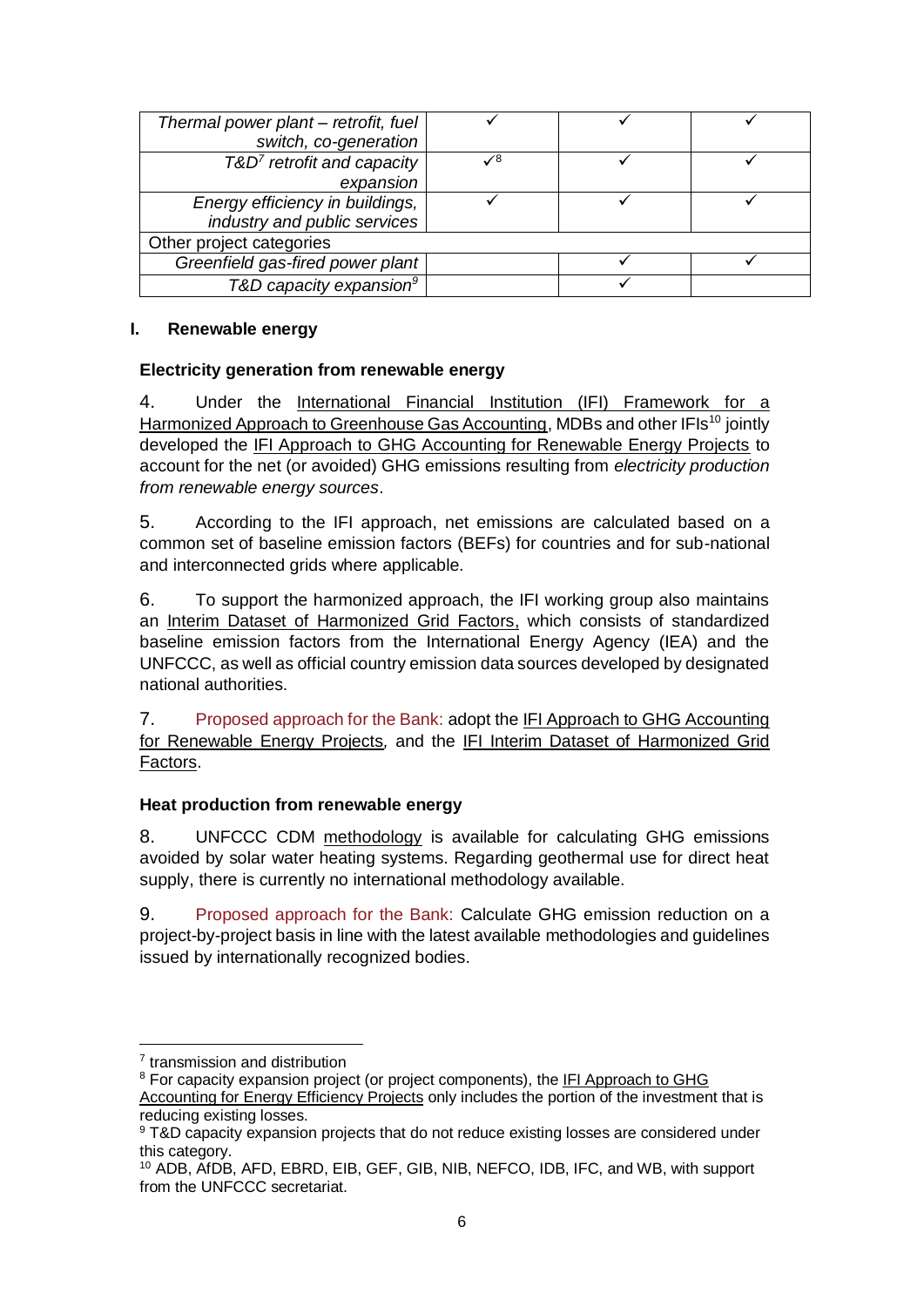# **II. Energy efficiency**

10. Under the [International Financial Institution \(IFI\) Framework for a](https://www.google.com.hk/url?sa=t&rct=j&q=&esrc=s&source=web&cd=1&ved=0ahUKEwiZzbmqk8rZAhVBSmMKHZpsDDEQFgglMAA&url=%68%74%74%70%73%3a%2f%2f%77%77%77%2e%74%68%65%67%65%66%2e%6f%72%67%2f%73%69%74%65%73%2f%64%65%66%61%75%6c%74%2f%66%69%6c%65%73%2f%66%69%6c%65%5f%61%74%74%61%63%68%2f%49%46%49%2d%48%61%72%6d%6f%6e%69%73%61%74%69%6f%6e%2d%46%72%61%6d%65%77%6f%72%6b%2d%47%48%47%25%32%30%41%63%63%6f%75%6e%74%69%6e%67%2d%32%30%31%35%2e%70%64%66&usg=AOvVaw31XMqo7hsIuHQyHXt1qhvi)  [Harmonized Approach to Greenhouse Gas Accounting,](https://www.google.com.hk/url?sa=t&rct=j&q=&esrc=s&source=web&cd=1&ved=0ahUKEwiZzbmqk8rZAhVBSmMKHZpsDDEQFgglMAA&url=%68%74%74%70%73%3a%2f%2f%77%77%77%2e%74%68%65%67%65%66%2e%6f%72%67%2f%73%69%74%65%73%2f%64%65%66%61%75%6c%74%2f%66%69%6c%65%73%2f%66%69%6c%65%5f%61%74%74%61%63%68%2f%49%46%49%2d%48%61%72%6d%6f%6e%69%73%61%74%69%6f%6e%2d%46%72%61%6d%65%77%6f%72%6b%2d%47%48%47%25%32%30%41%63%63%6f%75%6e%74%69%6e%67%2d%32%30%31%35%2e%70%64%66&usg=AOvVaw31XMqo7hsIuHQyHXt1qhvi) MDBs and other IFIs<sup>11</sup> jointly developed the [IFI Approach to GHG Accounting for Energy Efficiency Projects](http://documents.worldbank.org/curated/en/893531467991051828/IFI-approach-to-GHG-accounting-for-energy-efficiency-projects) to account for the net (or avoided) GHG emissions resulting from the following energy project types: *renewable energy power plant retrofit*; *T&D retrofit and capacity expansion; thermal power plant retrofit, fuel switch and co-generation; energy efficiency in buildings, industry and public services*.

11. According to the IFI approach, net emissions of energy efficiency projects are calculated as the overall change in emissions, namely emission reductions from reduced emission intensity of the output of the pre-investment facility during its remaining life, and net emissions from the additional output related to increased operating capacity and extended operating life.

12. Proposed approach for the Bank: endorse and use the IFI Approach to GHG [Accounting for Energy Efficiency Projects.](http://documents.worldbank.org/curated/en/893531467991051828/IFI-approach-to-GHG-accounting-for-energy-efficiency-projects)

## **III. Other project categories**

## **Greenfield gas-fired power plant and T&D capacity expansion<sup>12</sup>**

13. MDBs have issued guidance notes to account for the net GHG emissions resulting from greenfield gas-fired power plants and T&D capacity expansion projects. International methodologies and guidelines are also available. For example, UNFCCC methodologies, Intergovernmental Panel on Climate Change (IPCC) National GHG Inventories guidelines, the GEF and CDM/Joint Implementation (JI) methodological frameworks, and GHG Protocol Initiative standards.

14. Proposed approach for the Bank: consider the latest available methodologies and guidelines issued by MDBs and internationally recognized bodies and adopt those that are most appropriate for the Bank, including:

- *World Bank (2013) Greenhouse Gas Accounting for Energy Investment Operations: Transmission and Distribution Projects Power Generation Projects and Some Demand-Side, Energy-Efficiency Activities*
- *ADB (2017) Guidelines for Estimating GHG emissions – Additional Guidance for Clean Energy Projects*
- *EIB (2014) Methodologies for the Assessment of Project GHG Emissions and Emission Variations*
- *UNFCCC Large-scale Consolidated Methodology: Construction of a new natural gas power plant (ACM0025)*

Where possible and considered to be necessary by the project team, net GHG emission reduction from other types of energy projects will be calculated on a projectby-project basis, in line with the latest international methodological developments.

<sup>1</sup> <sup>11</sup>ADB, AfDB, AFD, EBRD, EIB, GEF, GIB, NIB, NEFCO, IDB, IFC, and WB, with support from the UNFCCC secretariat.

 $12$  T&D capacity expansion projects that do not reduce existing losses are considered under this category.